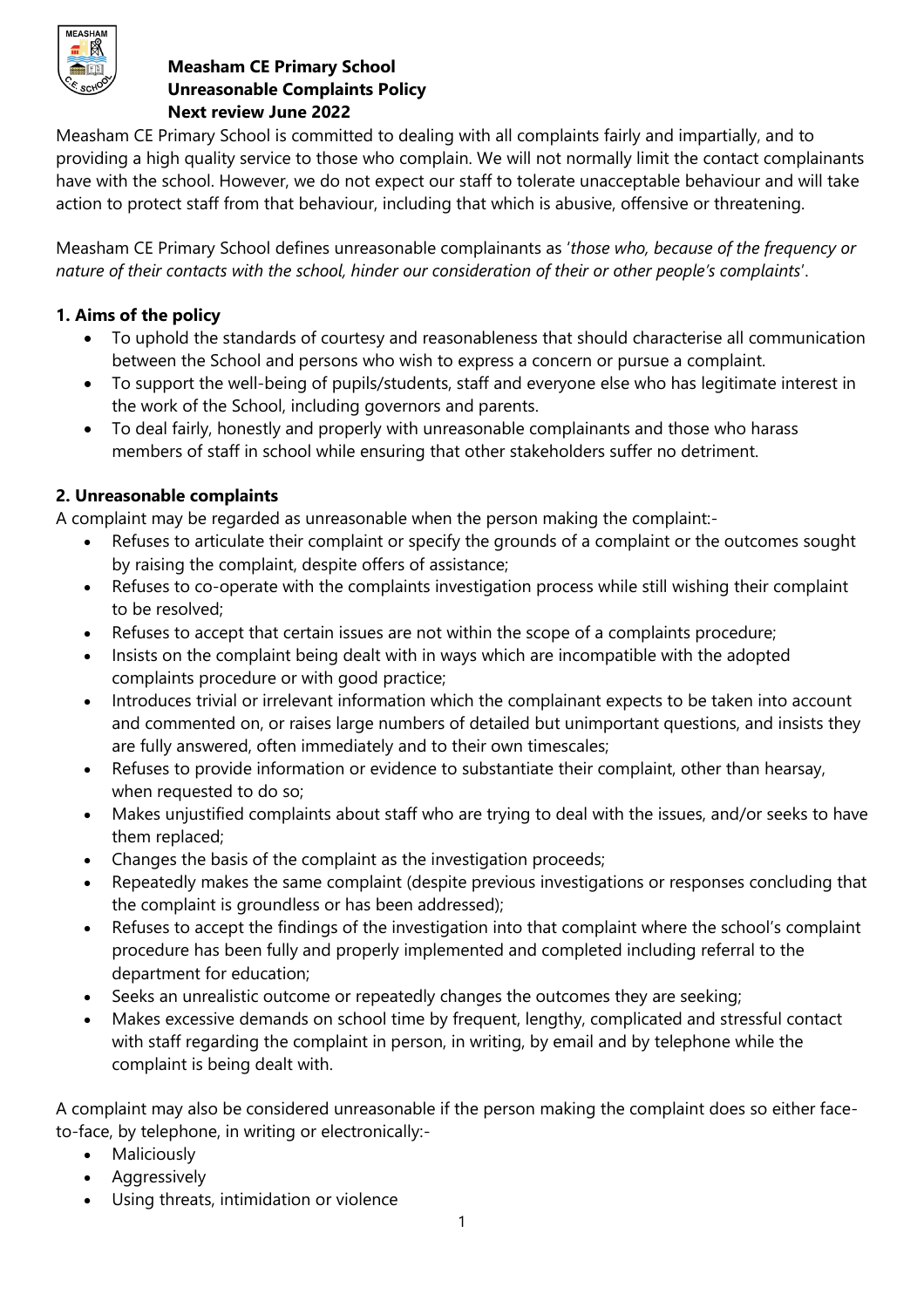

#### **Measham CE Primary School Unreasonable Complaints Policy Next review June 2022**

- Using abusive, offensive or discriminatory language
- Knowing it to be false
- Using falsified information
- Publishing unacceptable information in a variety of media such as in social media websites and newspapers

## **3. The school's actions in cases of unreasonable complaints**

Complainants should limit the numbers of communications with the school while a complaint is being progressed. It is not helpful if repeated correspondence is sent (either by letter, phone, email or text) as it could delay the outcome being reached.

Measham CE Primary School will take the following consecutive steps as necessary if the complainant's behaviour is not modified:

Whenever possible, the Headteacher or chair of governors will discuss any concerns with the complainant informally before applying an 'unreasonable' marking to the complaint.

If the behaviour continues the Headteacher will write to the complainant explaining that their behaviour is now considered unreasonable and falls under the terms of this policy. They will, in writing:

- Ask the complainant to change their behaviour
- Warn the complainant that further sanctions will be taken if their behaviour is not changed
- Inform the complainant that their complaint will not be further investigated until it is pursued in a manner the school considers to be reasonable

If a complainant's unreasonable behaviour is modified and the complaint still lies within the time limit specified in the school's Complaints Procedure, the School will use its discretion and may resume investigation of the complaint.

If the complainant's unreasonable behaviour is not modified, further sanctions may be introduced by the head teacher or chair of governors informing the complainant in writing. These sanctions will usually be reviewed after 6 months.

The sanctions that may be taken are:

For complainants who excessively contact Measham CE Primary School causing a significant level of disruption, or who contact Measham CE Primary School in a manner which is considered harassing and causes staff distress and disruption, a communication plan will be put in place to include some or all of the following:

- Specifying methods of communication to be used
- Limiting the people with whom the complainant should communicate
- Limiting the frequency of communications
- Requiring the presence of a third party in meetings with staff members
- Stating that minutes will be taken in all meetings in the interest of all parties